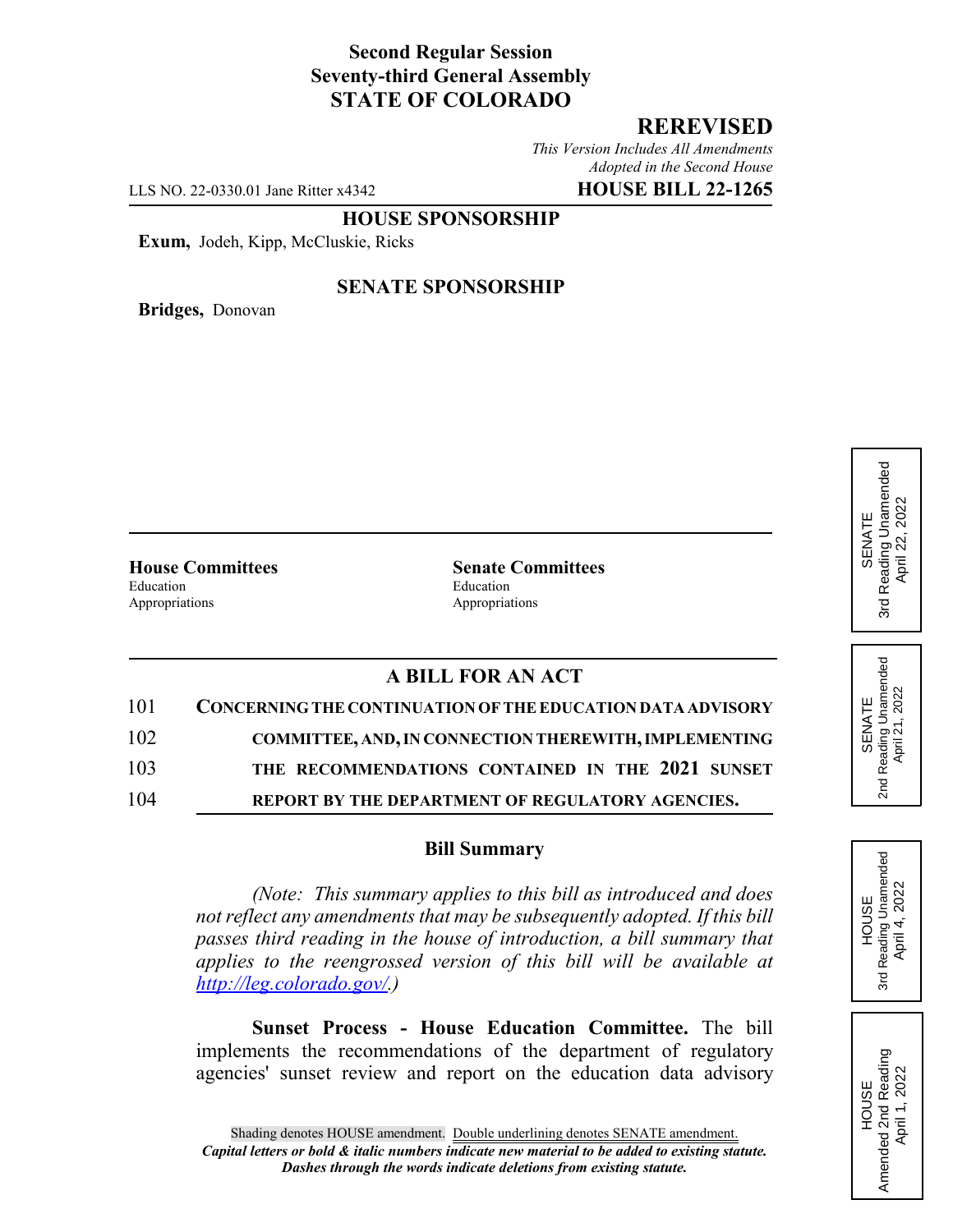committee by continuing the committee.

| $\mathbf{1}$   | Be it enacted by the General Assembly of the State of Colorado:             |
|----------------|-----------------------------------------------------------------------------|
| $\overline{2}$ | <b>SECTION 1.</b> In Colorado Revised Statutes, 22-2-304, <b>amend</b>      |
| 3              | $(2)(c)$ ; repeal $(6)$ ; and add $(2.5)$ as follows:                       |
| $\overline{4}$ | 22-2-304. Education data advisory committee - creation -                    |
| 5              | duties - approval. $(2)$ The EDAC shall:                                    |
| 6              | (c) Review each data reporting request made to school districts             |
| 7              | and public schools and notify school districts and public schools that      |
| 8              | WHICH OF THE FOLLOWING DESIGNATIONS APPLIES:                                |
| 9              | (I) The request is mandatory because it is required by statute or           |
| 10             | rule;                                                                       |
| 11             | (II) THE REQUEST is required to acquire a benefit because a statute         |
| 12             | or rule requires a school district or public school that chooses to seek or |
| 13             | receive a specified governmental benefit to report the data; or             |
| 14             | THE REQUEST is voluntary because it is not specifically<br>(III)            |
| 15             | required by a statute or rule;                                              |
| 16             | (2.5) IF THERE IS A DIFFERENCE BETWEEN THE DESIGNATION                      |
| 17             | IDENTIFIED BY THE EDAC PURSUANT TO SUBSECTION (2)(c) OF THIS                |
| 18             | SECTION AND THE DEPARTMENT'S FINAL DETERMINATION, THE STATE                 |
| 19             | BOARD SHALL ENGAGE IN A PUBLIC INFORMATION SESSION WITH THE                 |
| 20             | OPPORTUNITY FOR PUBLIC INPUT AND TO ALLOW THE EDAC AND THE                  |
| 21             | DEPARTMENT TO DISCUSS THEIR PERSPECTIVES.                                   |
| 22             | $(6)$ (a) This section is repealed, effective July 1, 2022.                 |
| 23             | (b) Prior to such repeal, the EDAC shall be reviewed as provided            |
| 24             | in section 2-3-1203, C.R.S.                                                 |
| 25             | SECTION 2. In Colorado Revised Statutes, 2-3-1203, repeal                   |